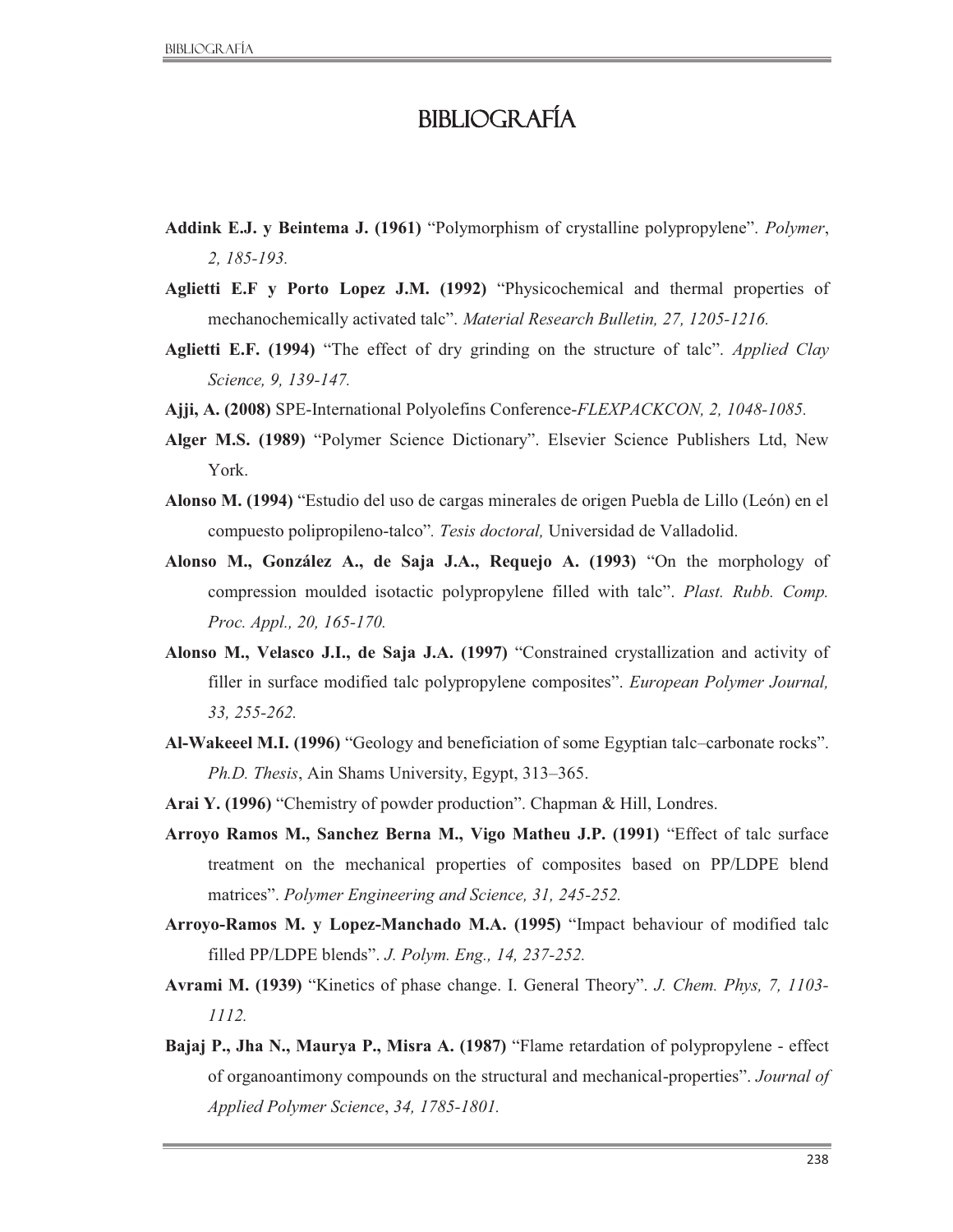- **Balek V., Šubrt J., Pérez-Maqueda L.A., Beneš M., Bountseva I.M., Beckman I.N., Pérez-Rodríguez J.L. (2008)** "Thermal behavior of ground talc mineral". *Journal of Mining and Metallurgy, 44, 7-17.*
- **Barrer R.M. (1968)** En "Diffusion in Polymers". Crank J. y Park G.S., Eds. Academic Press, Londrés.
- **Bartosiewicz L. y Kelly C.J. (1987)** "Microstructural analysis of homo and copolymer extrusions verified with complimentary techniques". *Advances in Polymer Technology, 7, 21–33.*
- **Bash T.F. y Karian H.G. (1999)** En "Handbook of Polypropylene and Polypropylene Composites". Karian H.G., Ed. Marcel Dekker, New York.
- **Bigg D.M. (1987)** "Mechanical properties of particulate filled polymers". *Polym. Compos., 8, 115-122.*
- **Bjerg E.A., Villar L.M., Donnari E.I. (1999)** "Distrito cuprífero Salamanca, Complejos Novillo Muerto y Los Gateados, Mendoza". En: "Recursos Minerales de la República Argentina". E.O. Zappettini (Ed.), Instituto de Geología y Recursos Minerales SEGEMAR, *Anales 35(1), 167-172.*
- **Boluk M. y Schreiber H. (1986)** "Interfacial interactions and the properties of filled polymers: I. Dynamic mechanical responses". *Polym. Compos.*, 7, 295-301.
- **Boulos T.R. (2004)** "Transforming upgrading of talc for different industrial application". *Final Report submitted to the Egyptian Academy for Scientific Research and Technology, 1–54*.
- **Bowen N.L. y Tuttle O.F. (1949)** "The system MgO-SiO<sub>2</sub>-H<sub>2</sub>O". *Bull. Geol. Soc. Amer., 60, 439-460.*
- **Bragg L. y Claringbull G.F. (1965)** "Crystal Structures of Minerals". G. Bell and Sons, Ltd.: Londrés.
- **Caminos R. (1965)** "Geología de la vertiente oriental del Cordón del Plata, Cordillera Frontal de Mendoza". *Revista de la Asociación Geológica Argentina, 20 (3), 351-392.*
- **Candau F. (1992)** "Polymerization in Organized Media". Paleos, C., Ed.; Gordon and Breach: Reading, PA, 215.
- **Chander S., Wie J.M., Fuerstenay D.W. (1975)** En: "Advances in Interfacial Phenomena", Ed: P. Somasundaran, AIChE Series N° 150, New York, 183-188.
- **Charnay C., Lagerge S., Partyka S. (2001)** "Assesment of the surface heterogeinity of talc materials". *Journal of Colloid and interfase Science, 233, 250-258.*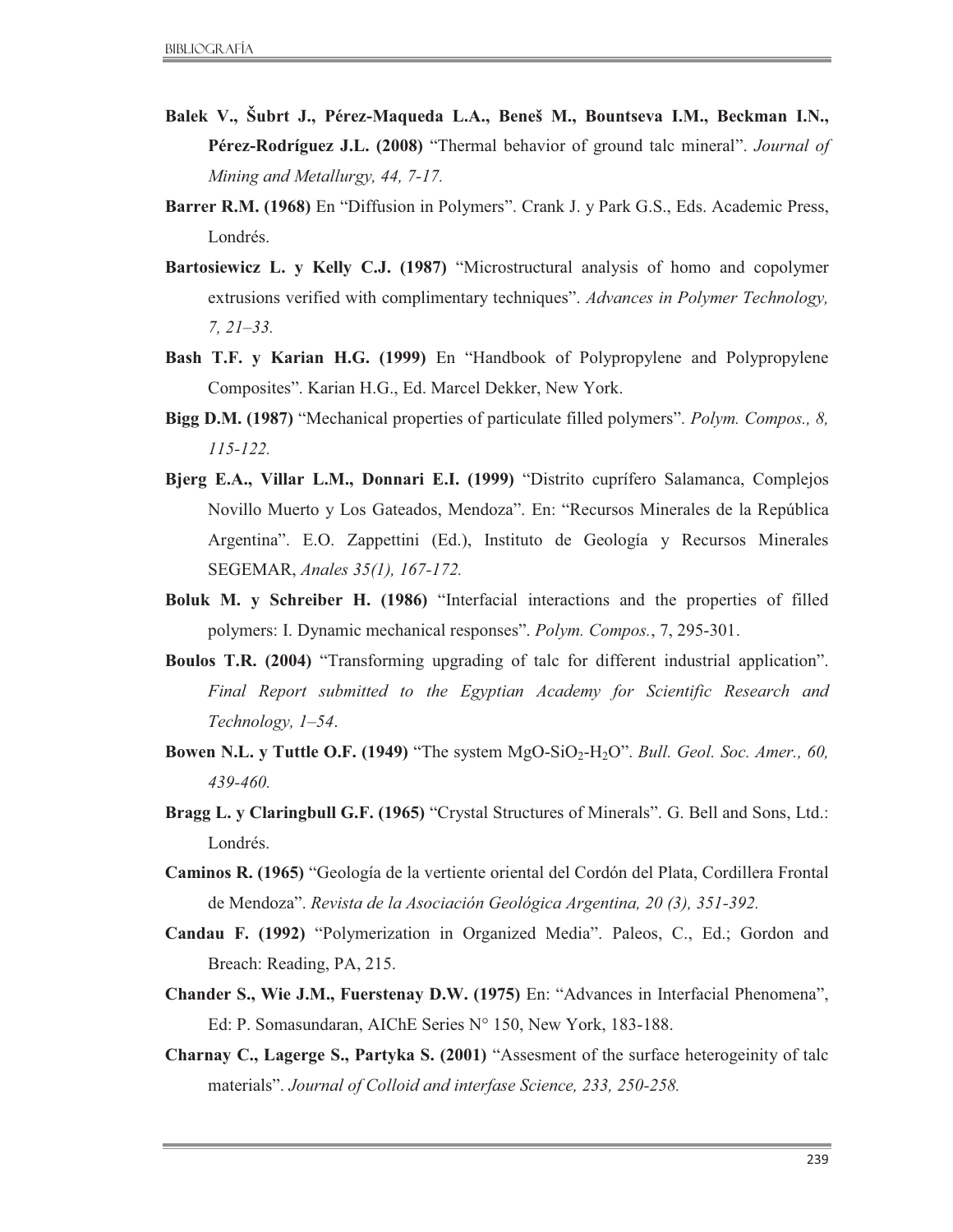- **Chatterjee P., Sen Gupta S.P., Suchitra Sen (2001)** "Particle fracture and plastic deformation in vanadium pentoxide powders induced by high energy vibrational ballmill". *Bull. Mater. Sci., 24, 173-180.*
- **Chen Z., Finet M.C., Lidell K., Thompson O.P., White J.R. (1992)** "Crystal orientation distributions in injection-molded polypropylene compounds". *J. Appl. Polym. Sci., 46 (8), 1429-1437.*
- **Cho H., Lee H., Lee Y. (2006)** "Some breakage characteristics of ultra-fine wet grinding with a centrifugal mill". *International Journal of Mineral Processing, 78, 250-261.*
- **Christidis G.E., Makri P., Perdikatsis V. (2004)** "Influence of grinding on the structure and colour properties of talc, bentonite and calcite white fillers". *Clay Minerals, 39, 163-175.*
- **Ciullo P.A. (1996)** En: "Industrial Minerals and Their Uses-A Handbook and Formulary", Westwood, Noyes Publications.
- **Clark R. (2003)** Proc. Functional Fillers for Plastics 2003, Intertech Corp., Atlanta, GA, Oct.
- **Clark R. y Steen W. (2003)** Chapter 8 en "Handbook of Polypropylene and Polypropylene Composites". Ed.: Karian, H.G., Marcel Dekker Inc., New York, 281-309.
- **Cordera M. (1998)** Proc. Functional Fillers Plastics and Fibers for Plastics 98, Intertech Corp.  $5<sup>th</sup>$  International Conference, Beijing, P.R. China.
- **da Silva A.L.N, Rocha M.C.G., Moraes M.A.R., Valente C.A.R., Coutinho F.M.B. (2002)**  "Mechanical and rheological properties of composites based on polyolefin and mineral additives". *Polymer Testing, 21, 57-60.*
- **Davis N.E., Newman J., Wheelock P.B., Kronenberg K. (2010)** "Grain growth kinetics of dolomite, magnesite and calcite". Physics and chemistry of minerals. DOI.10.1007/s00269-010-0389-9.
- **Daw J.D., Nicholson P.S., Embury J.D. (1972)** "Inhomogeneous dehydroxylation of talc". *J. Amer. Ceram. Soc., 55, 149-151.*
- **de Parseval P., Moine B., Fortuné J.P., Ferret J. (1993)** "Fluid mineral interactions at the origin of the Trimouns talc and chlorite deposit (Pyrénées, France)". En Current Research in Geology Applied to Ore Deposits (P. Fenoll Hach-Ali, J. Torres-Ruiz y F. Gervilla, Editores), Universidad de Granada, España.
- **Denac M., Musil V., Makarovié M. (1998)** "Study of mechanical properties and morphology of polypropylene and talc composites". *Metals Alloys Technologies*, *32 (1-2), 69-72.*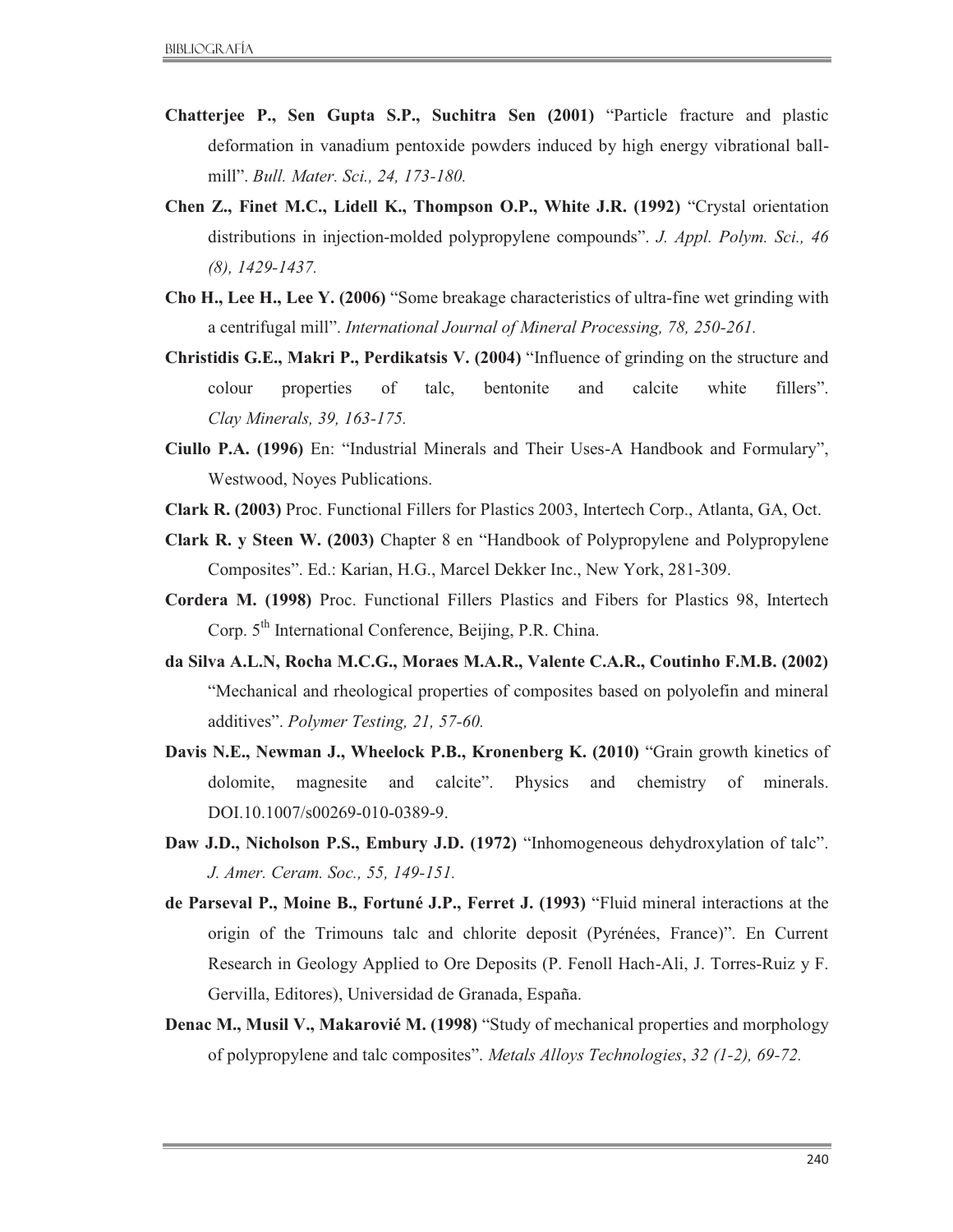- **Denac M., Musil V., Smit I., Ranogajec F. (2003)** "Effect of talc and gamma irradiation on mechanical properties and morphology of isotactic polypropylene/talc composites". *Polymer degradation and stability*, *82, 263-270.*
- **Deutsch D. y Radosta J. (1999)** Proc. Polyolefins XI, The SPE International Conference on Polyolefins, Houston, Texas, 657-677.
- **Diez-Gutierez S., Rodriguez-Perez M.A., de Saja J.A., Velasco J.I. (1999)** "Dynamic mechanical analysis of injection-moulded discs of polypropylene and untreated and silane-treated talc-filled polypropylene composites". *Polymer, 40, 5345-5353.*
- **Dirección de Minería de San Juan (1999)** http://www.mineria.sanjuan.gov.ar.
- **Farmer V.C. (1958)** "The infrared spectra of talc, saponite and hectorite". *Miner. Mag., 31(1), 829-845.*
- Farmer V.C. (1974) "The layer silicates". En Farmer V.C. (Ed.) "The infrared spectra of minerals". Mineralogical Society, London, 331-363.
- **Farmer V.C. y Aldrichs J.L. (1968)** "Characterization of clay minerals by infrared spectroscopy". Trans.  $9^{th}$  Int. Congr. Soil. Sci., 3, 101-110.
- **Farmer V.C. y Russell J.D. (1967)** "Infrared absorption spectrometry in clay studies". *Clays Clay Minerals, 15, 121-142.*
- **Feng D.W. y Aldrich C. (2004)** "Effect of ultrasonication on the flotation of talc". *Industrial and Engineering Chemistry Research, 43, 4422-4427.*
- **Fernando P. (1988)** "Fracture toughness of filled polypropylene copolymer systems". *Polymer Engineering and Science, 28, 806-814*.
- **Ferrage E., Martin F., Boudet A., Petit S., Fourty G., Jouffret F., Micoud P., de Parseval P., Salvi S., Bourgerette C., Ferret J., Saint-Gerard Y., Buratto S., Fortune J.P. (2002)** "Talc as a nucleating agent of polypropylene: morphology induced by lamellar particles addition and interface mineral-matrix modelization". *Journal of Materials Science, 37, 1561-1573.*
- **Fiedler B., Gojny F.H., Wichmann M.H., Nolte M.C., Schulte K. (2006)** "Fundamental aspects of nano-reinforced composites". *Composites Science and Technology, 66, 3115- 3125.*
- **Fillon B., Thierry A., Lotz B., Wittman J. (1994)** "Efficiency scale for polymer nucleating agents". *J. Therm. Anal.*, *42, 721-731.*
- **Fisa B. (1990)** "Injection molding of thermoplastic composites". En "Composite materials technology". Eds: Mallick P.K. y Newman S., Hanser Publishers, Munich, Vienna, New York.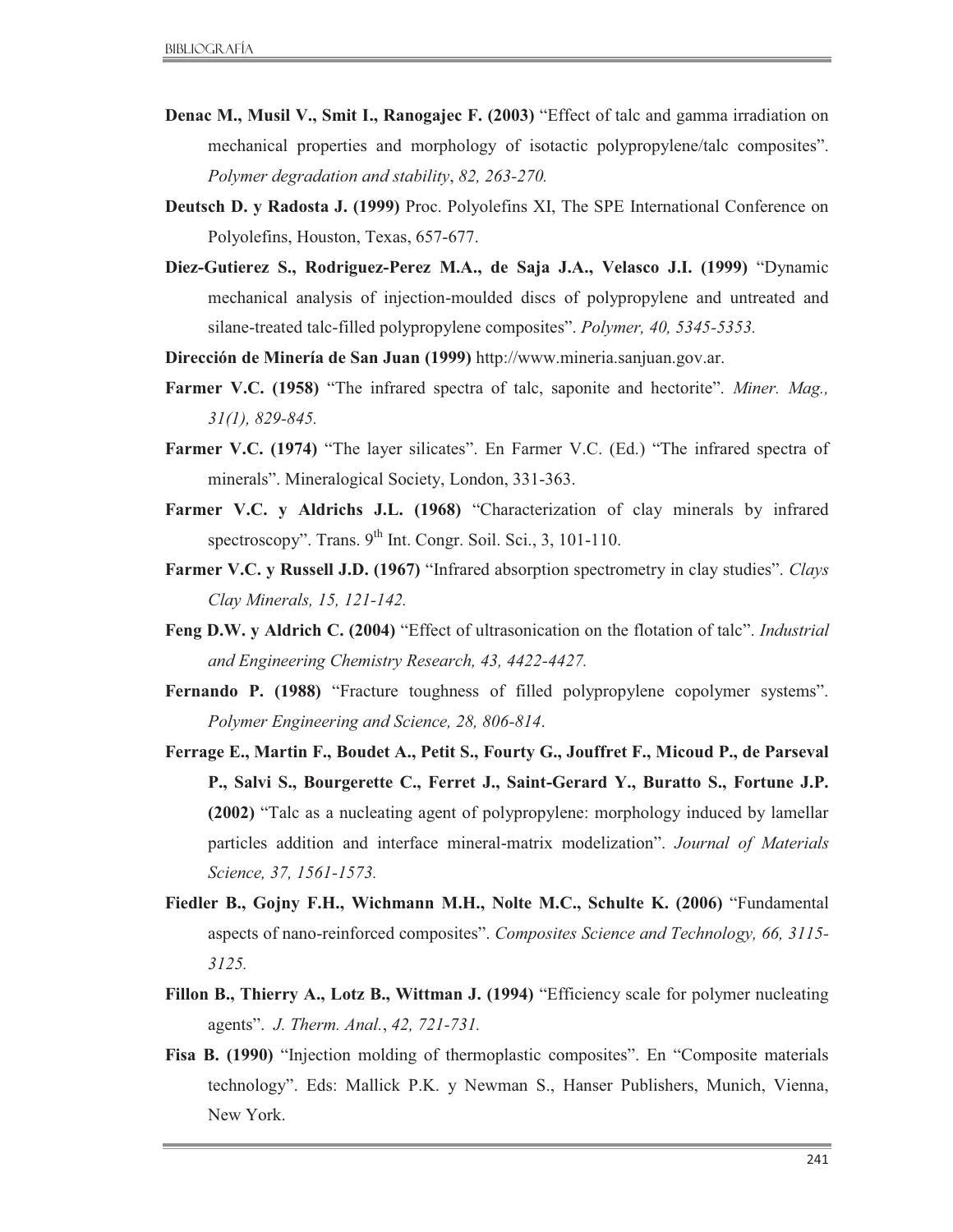- **Folkes M.J. y Hardwick S.T. (1987)** "Direct study of the structure and properties of transcrystalline layers". *J. Mat. Sci. Lett., 6, 656-658.*
- **Folkes M.J. y Wong W.K. (1987)** "Determination of interfacial shear strength in fibrereinforced thermoplastic composites". *Polymer, 28, 1309-1314.*
- **Fortuné J.P., Gavoille B., Thiebault J. (1980)** "Le gisement de talc de Trimouns pres Luzenac (Ariege)". 26 th International Geological Conference, Paris, France, 10.
- **Fraile J.M., García J.I., Mayoral J.A., Vispe E. (2004)** "Comparison of hydrophilic and hydrophobic silicas as supports for titanium catalysts". *Appl. Catal. A, 276, 113–122.*
- **Frihi D., Masenelli-Varlot KK., Vigier G., Satha H. (2009)** "Mixed percolating network and mechanical properties of polypropylene/talc composites". *Journal of Applied Polymer Science, 114, 3097-3105.*
- **Fuerstenau M.C., López Valdiviezo A., Fuerstenau D.W. (1988)** "Role of hydrolyzed cations in the natural hydrophobicity of talc". *Int. J. of Mineral Proc., 23, 161-170.*
- **Fujiyama M. (1992)** "Crystal orientation in injection moldings of flaky filler-filled polypropylenes". *International Polymer Proccessing, 8, 84-95.*
- **Fujiyama M. (1998)** "Structure and properties of injection moldings of beta-crystal nucleatoradded PP - Part 5, Co-addition of beta- and alpha-crystal nucleators" *Intern. Polym. Processing XIII, 406-410.*
- **Fujiyama M. y Wakino T. (1991a**) "Crystal orientation in injection molding of talc-filled polypropylene". *J. Appl. Polym. Sci., 42 (1), 9-20.*
- **Fujiyama M. y Wakino T. (1991b)** "Structures and properties of injection moldings of crystallization nucleator-added polypropylenes.I. Structure-property relationships". *J. Appl. Pol. Sci., 42, 2739-2747.*
- **Garton A., Kim S., Wiles D. (1982)** "Modification of the interface morphology in micareinforced polypropylene". *Journal of Polymer Science, Polymer Letters, 20, 273-278.*
- **Gedde U.W. (1985)** "Polymer Chemistry", Chapman & Hall, Londrés.
- **Gill T.S. y Xanthos M. (1996)** "Effects of filler on permeability and mechanical properties of HDPE blown fims". *J. Vinyl Addit. Technol.*, 2(3), 248-252.
- **Glasson D.R. (1981)** "Vacuum balance studies of milled material and mechanochemical reactions". *Thermochim. Acta, 51, 45-52.*
- **Gold G. y Campbell J.A. (1964)** "Effects of selected U.S.P. talcs on acetylsalicylic acid stability in tablets". *J. Pharm. Sci., 53, 52-54.*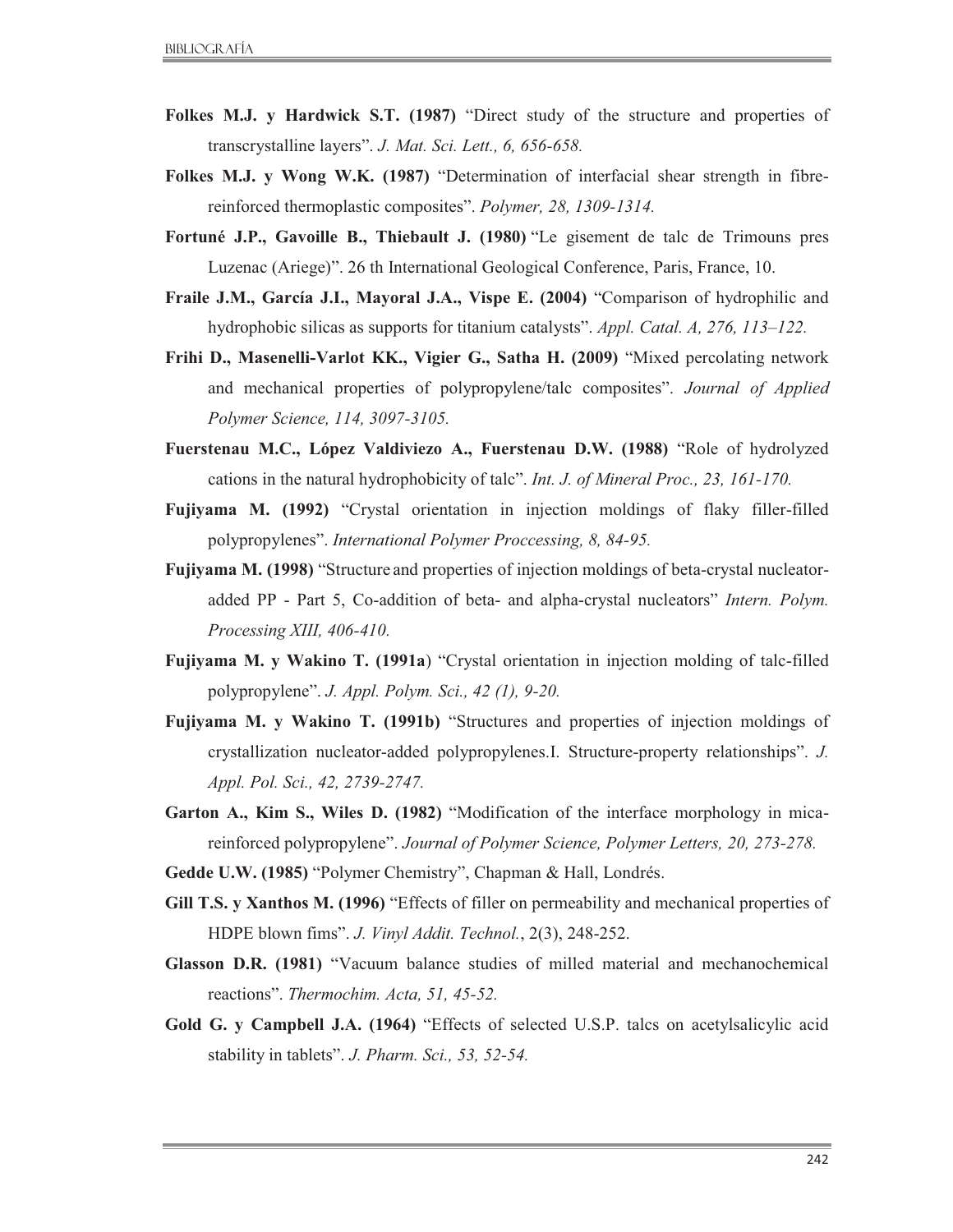- **Gonzalez A., de Saja J.A., Alonso J. (1995)** "Morphology and tensile properties of compression-moulded talc filled polypropylene". *Mater. Plastics, Rubber and Comp. Proc. and Appl., 24, 131.*
- **Grauby O., Petit S., Enguehard F., Martin F., Decarreau A. (1991)** "XRD, EXAFS and FTIR octahedral cation distribution in synthetic Ni-Co kerolites". Proc.  $7<sup>th</sup>$  Euroclay Conf. (Dresden), 2, 447-452.
- **Gregg S.J. (1968)** "Surface chemical study of comminuted and compacted solids". *Chemistry and Industry, 11, 611-617.*
- **Gregori D.A. (2000)** "Permo-Triassic volcanic-arc granites in the Mendoza Frontal Cordillera, Argentina". XVII Simposio sobre la Geología de Latinoamérica, pp. 47, Stuttgart.
- **Gregori D.A., Fernandez-Turiel J.L., Lopez-Soler A., Petford N. (1996)** "Geochemistry of Upper-Palaeozoic-Lower Triassic granitoids of Central Frontal Cordillera, Argentina". *Journal of South American Earth Sciences, 9 (1-2), 141-151.*
- **Grigorieva T.F., Vorsina I.A., Barinova A.P., Lyakhov N.Z. (2004)** "Mechanocomposites as new materials for solid-phase cosmetics". *Chemistry for Sustainable Development, 12, 139-146.*
- **Guerrica-Echevarria G., Eguiazabal J.I., Nazabal J. (1998)** "Influence of molding conditions and talc content on the properties of polypropylene composites". *Eur. Polym. J., 34, 1213-1219.*
- **Harris T. (2003)** Proc. Functional Fillers for Plastics 2003, Intertech Corp. Atlanta, GA.
- **Hay J.N. (1971)** "Application of the modified Avrami equations to polymer crystallization kinetics". *Br. Polym. J., 3, 74–82.*
- **Hay J.N. y Prezekop Z.J. (1979)** "Extensions of the Avrami equation to various polymer crystallization models". *J. Polym. Sci, Polym. Phys. Ed., 17, 951-959.*
- **Hay J.N., Fitzgerald P.A., Wiles M. (1976)** "Use of differential scanning calorimetry to study polymer crystallization kinetics". *Polymer, 17, 1015-1018.*
- **Heller-Kallai L., Yariv S., Friedman I. (1986)** "Thermal analysis of the interaction between stearic acid and pyrophillite or talc. IR and DTA studies". *Journal of Thermal Analysis, 31, 95-106.*
- **Ho Suh C. y White J.L. (1996)** "Basic studies of blow molding of talc-thermoplastic compounds". *Polymer Engineering and Science, 36(11), 1521–1530.*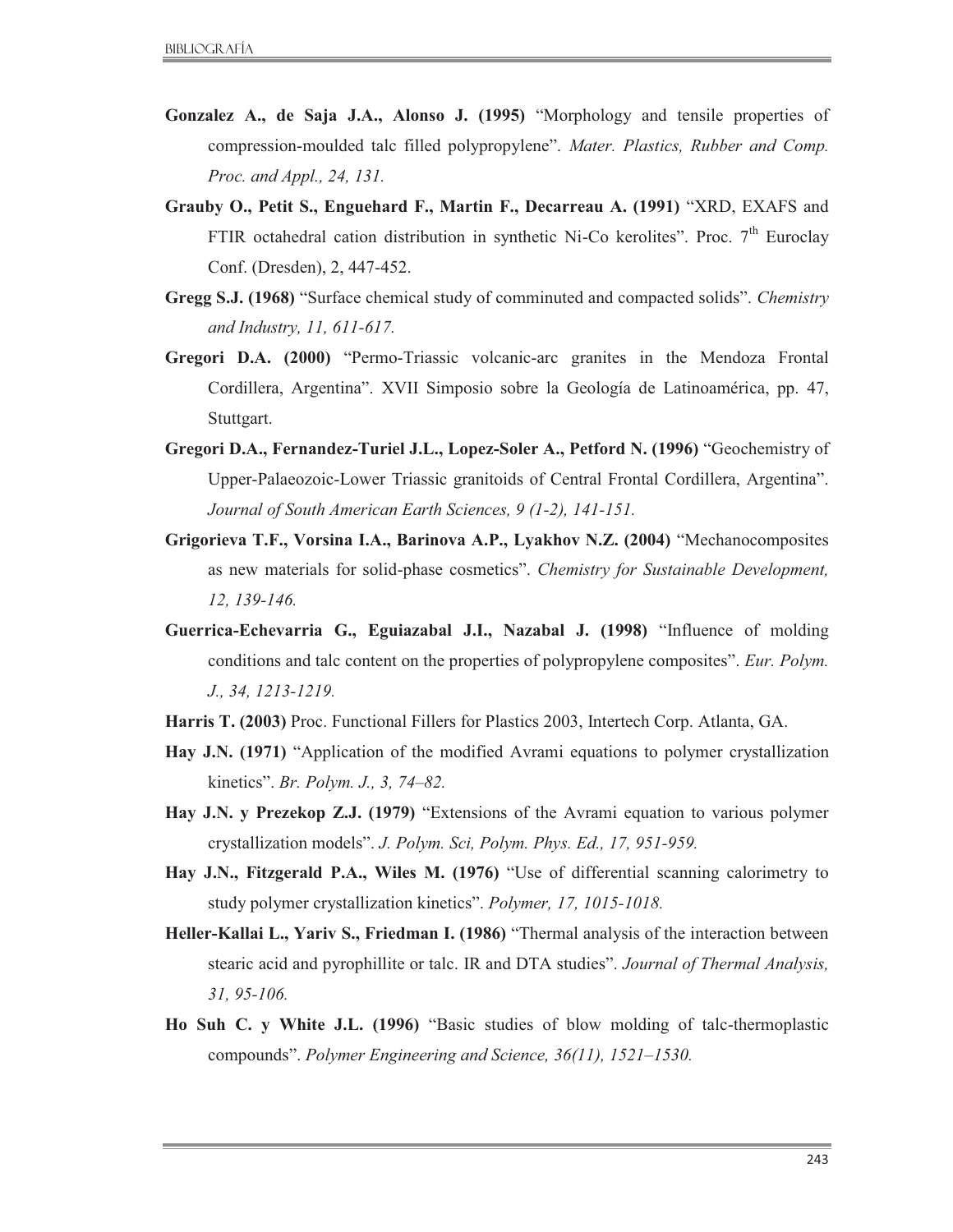- **Holland H.J. y Murtagh M.J. (2000)** "An XRD morphology index for talcs: the effect of particle size and morphology on the specific surface area". *International Centre for Diffraction Data, Advances in X-ray Analysis, 42, 421-428.*
- **Houot R., Joussemet R., Yang S., Baeza R. (1995)** "Beneficiation of talc products, processing of hydrophobic minerals and fine coal". Proceedings of the 1st UBC-McGill Bi-Annual international symposium of fundamentals in Mineral Processing, Vancouver, BC, Canada, 373–377.
- **Hull D. y Cline T.W.** (1996) "An introduction to composite materials". 2<sup>nd</sup> Edition. Cambridge University Press, Cambridge, United Kingdom.
- **Huson M.G. y McGill W.J. (1984)** "Transcrystallinity in polypropylene". *J. Polym. Sci. Polym. Chem., 22, 3571.*
- **Ishii M., Shimanouchi T., Nakahira M. (1967)** "Far infrared absorption spectra of layer silicates". *Inorg. Chim. Acta, 1, 378-392.*
- **Ishimori T. y Senna M. (1995)** "Effects of titania sol on the mechanical delamination of talc". *Ind. Eng. Chem. Res., 34, 895-897.*
- **Ishimori T., Yamashita M., Senna M. (1994)** "Determination of geometrical properties of mechanically delaminated ultrathin talc platelets". *Part. Part. Syst. Charact., 11, 398- 402.*
- **Jamil N.H. y Palaniandy S. (2010)** "Acid medium sonication: A method for the preparation of low density talc nano-sheets". *Powder Technology, 200, 87-90.*
- **Jaramillo I., Mesa Restrepo L., Alfonso J., Tobón J. (2005)** "Estudio preliminar de blanqueamiento del talco de la Unión (Antioquía)". *Dyna, 72, 1-11.*
- **Kalfus J. y Jancar J. (2007)** "Elastic response of nanocomposite poly(vinylacetate) hydroxyapatite with varying particle shape". *Polymer Composites*, *28(3), 365-371.*
- **Kano J. y Saito F. (1998)** "Correlation of powder characteristics of talc during Planetary Ball Milling with the impact energy of the balls simulated by the Particle Element Method". *Powder Technology, 98, 166-170.*
- **Katz H.S. y Milewski J.V. (1987)** "Handbook of Fillers for Plastics". Van Nostrand Reinhold, New York.
- **Kerch G.M. e Irgen L.A. (1990)** "Non-isothermal crystallization kinetics of filled blends of polypropylene and low density polyethylene". *Journal of Thermal Analysis and Calorimetry, 36, 129-135.*
- **Khunova V., Smatko V., Hudec I., Beniska J. (1988)** "Influence of filler on the polypropylene structure". *Prog. Colloid Poly. Sci., 78, 188-191.*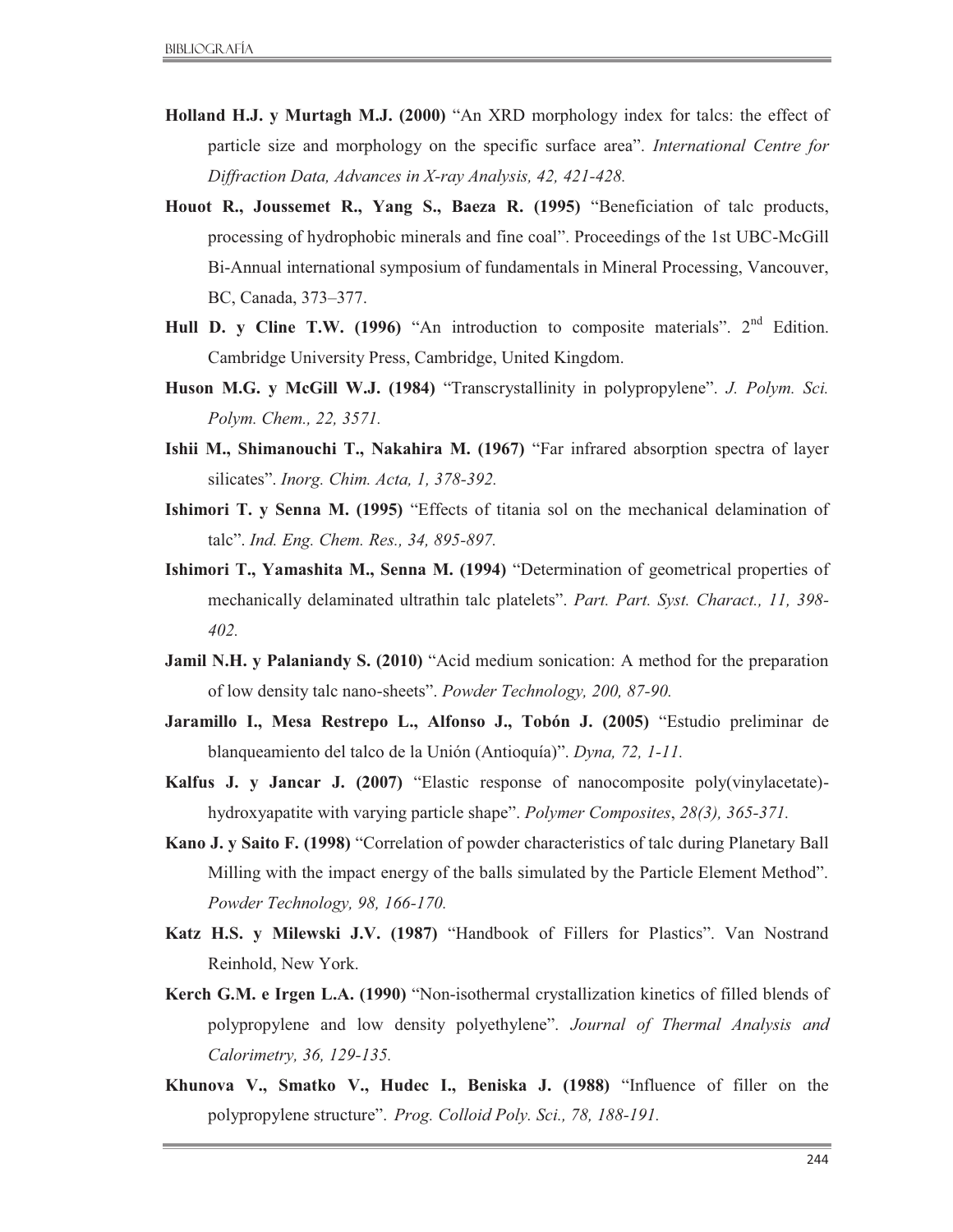- **Kostadinoff J., Bjerg E., Gregori D., Richarte D., Robles J.A., Raniolo A. (2004)**  "Geofísica del cuerpo ultramáfico de la mina Salamanca, sierra de Guarguaraz, Cordillera Frontal, provincia de Mendoza". Asociación Geológica Argentina, *Revista de la Asociación Geológica Argentina, 59, 1, 113-120.*
- **Kowalewski T. y Galeski A. (1986)** "Influence of chalk and its surface treatment on crystallization of filled polypropylene". *Journal of Applied Polymer Science*, *32, 2919- 2934.*
- **Kursun H. y Ulusoy U. (2006)** "Influence of shape characteristics of talc mineral on the column flotation behavior". *International Journal of Mineral Processing, 78, 262-268.*
- **Li Q., Zheng W., Qi Z. (1992)** *Sci. Sinica B, 3, 236.*
- **Li Z., Giese R.F., van Oss C.J., Yvon J., Cases J. (1993)** "The surface thermodynamic properties of talc treated with octadecylamine". *Journal of Colloid and Interface Science, 156, 279-284.*
- **Lin F.C. y Cemency C.V. (1981)** "The dissolution kinetics of brucite, antigorite, talc and phlogopite at room temperature and pressure". *Am. Min., 66, 801-806.*
- **Liu Z. y Gilbert M. (1996)** "Structure and properties of talc filled polypropylene. Effect of phosphate coating". *Journal of Applied Polymer Science, 59, 1087-1098.*
- **Lu S., Zhu X., Qi Z., Xu H. (1995)** "The role of creep damage in glass bead filled high density polyethylene". *J. Mater. Sci. Lett., 14, 1458.*
- **Luce R.W., Bartlett W.B., Parks G.A. (1972)** "Dissolution kinetics of magnesium silicates". *Geochim. Cosmochim. Acta, 36, 35-50.*
- **LUZENAC GROUP (2010)** www.luzenac.com (Noviembre 2010)
- **Mahadi M.I. y Palaniandy S. (2010)** "Mechanochemical effect of dolomitic talc during fine grinding process in mortar grinder". *International Journal of Mineral Processing, 94, 172–179.*
- **Maier C. y Calafut T. (1998)** "Polypropylene. The definitive user´s guide and databook". Plastic design library. United States of America.
- **Maiti S.N. y Mahapatro P.K. (1991)** "Mechanical properties of i-PP/CaCO<sub>3</sub> composites". *J. Appl. Polym. Sci., 42, 3101-3110.*
- **Maiti S.N. y Mahapatro P.K. (1990)** "Crystallization of  $i$ -PP/CaCO<sub>3</sub> composites and its correlation with tensile properties" *Int. J. Polym. Mater., 14, 205-222.*
- **Maiti S.N. y Sharma K.K. (1992)** "Studies on polypropylene composites filled with talc particles.1. Mechanical-properties". *Journal of Materials Science, 27, 4605-4613.*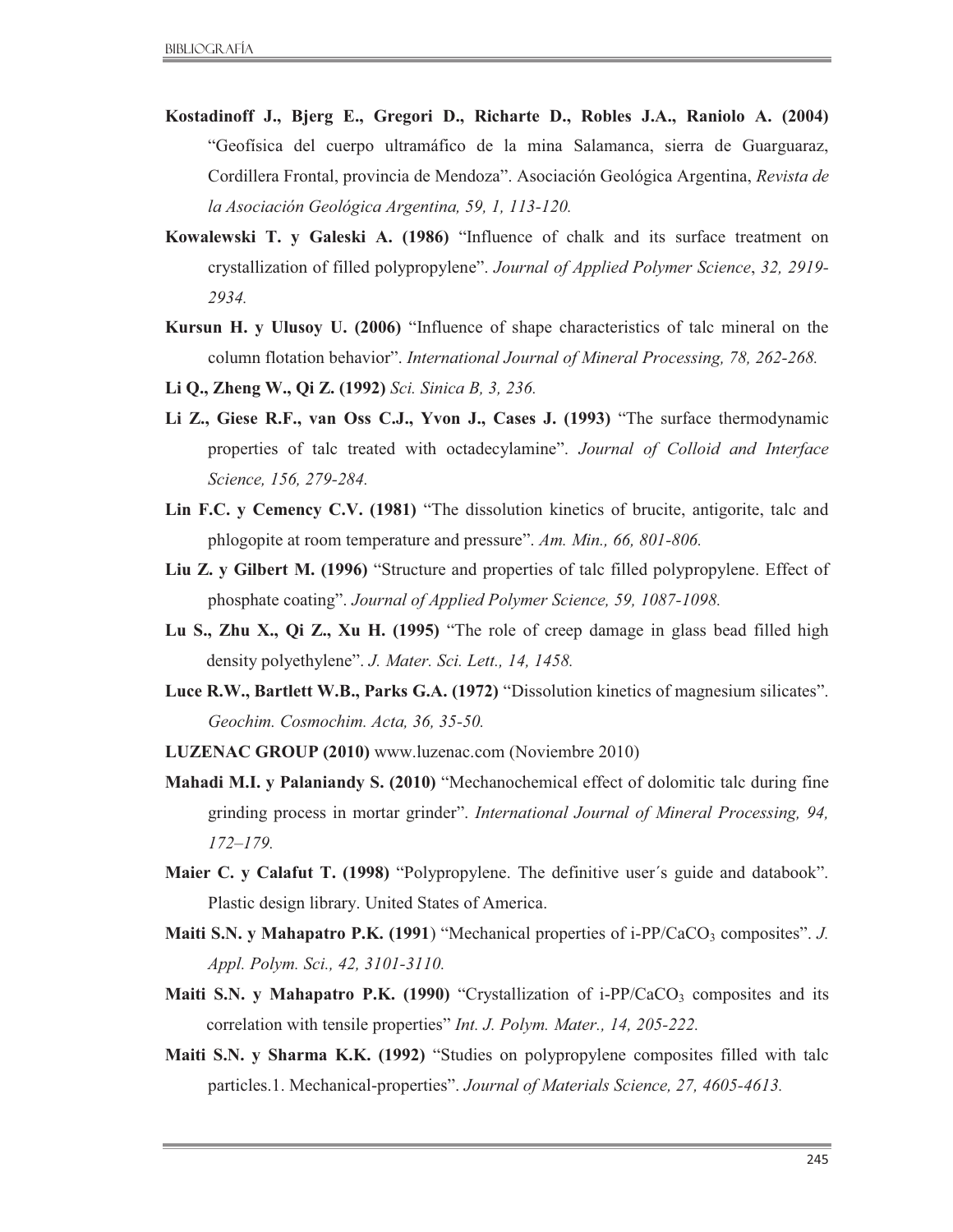- **Majer J. (1960)** "The effect of the melting conditions on the crystallinity of polypropylene". *Kunstoffe, 50, 565-567.*
- **Malandrini H., Sarraf R., Faucompre B., Partyka S., Douillard J.M. (1997)** "Characterization of quartz particle surface by immersion calorimetry". *Langmuir, 13, 1337-1341.*
- **Malhammar G. (1990)** "Determination of some surface properties of talc". *Colloids and Surfaces, 44, 61-69.*
- **Mallick P.K. (1993)** "Fiber-Reinforced Composites". Marcel Decker Inc., New York.
- **Manson J.A. y Sperling L.H. (1976)** "Polymer blends and Composites" (Plenum, New York), Cap 12.
- **Martin F., Micoud P., Delmotte L., Maréchal C., Le Dred R., de Parseval P., Mari A., Fortuné J.P., Salvi S., Béziat D., Grauby O., Ferret J. (1999)** "The structural formula of talc from the Trimouns deposit, Pyrénées, France". *Can. Mineral., 37(4), 975-984.*
- **Mascia L. (1982)** "Thermoplastics: Materials Engineering". Applied Science Publishers: Londrés.
- **Mc Carthy E.F., Genco N.A., Reade E.H. (2006)** "Talc". En "Industrial minerals and rocks. Commodities, markets and uses". 7<sup>th</sup> Edn, Eds. Kogel J.E., Trivedi N.C., Barker J.M., Krukowski S.T. Society for Mining, metallurgy and Exploration Inc. United States of America.
- **Menczel J. y Varga J. (1983)** "Influence of nucleating agents on crystallization of PP. 1. Talc as a nucleating agent". *Journal of Thermal Analysis*, *28, 161-174.*
- **Michler G.H. y Tovmasjan J.M. (1988)** "The essential work of fracture of polyamide 6 filled with TiO<sub>2</sub> nanoparticles". *Plaste und Kautschuk*, 35, 73-77.
- **Mitsuishi K., Kodama S., Kawasaki H. (1985)** "Mechanical properties of polypropylene filled with calcium carbonate". *Polymer Engineering and Science, 25, 1069-1073.*
- **Moine B., Fortuné J.P., Moreau P., Viguier F. (1989)** "Comparative mineralogy, geochemistry and conditions of formation of two metasomatic talc and chlorite deposits: Trimouns (Pyrenees, France) and Rabenwald (Eastern Alps, Austria)". *Economic geology, 84, 1398-1416.*
- **Morton-Jones D.H. (1989) "**Polymer Processing". Chapman and Hall Ltd., London, New York.
- **Nagy T., Vámos G., Tóth A., et al. (1984).** *Muanyag és Gumi, 21, 48-52.*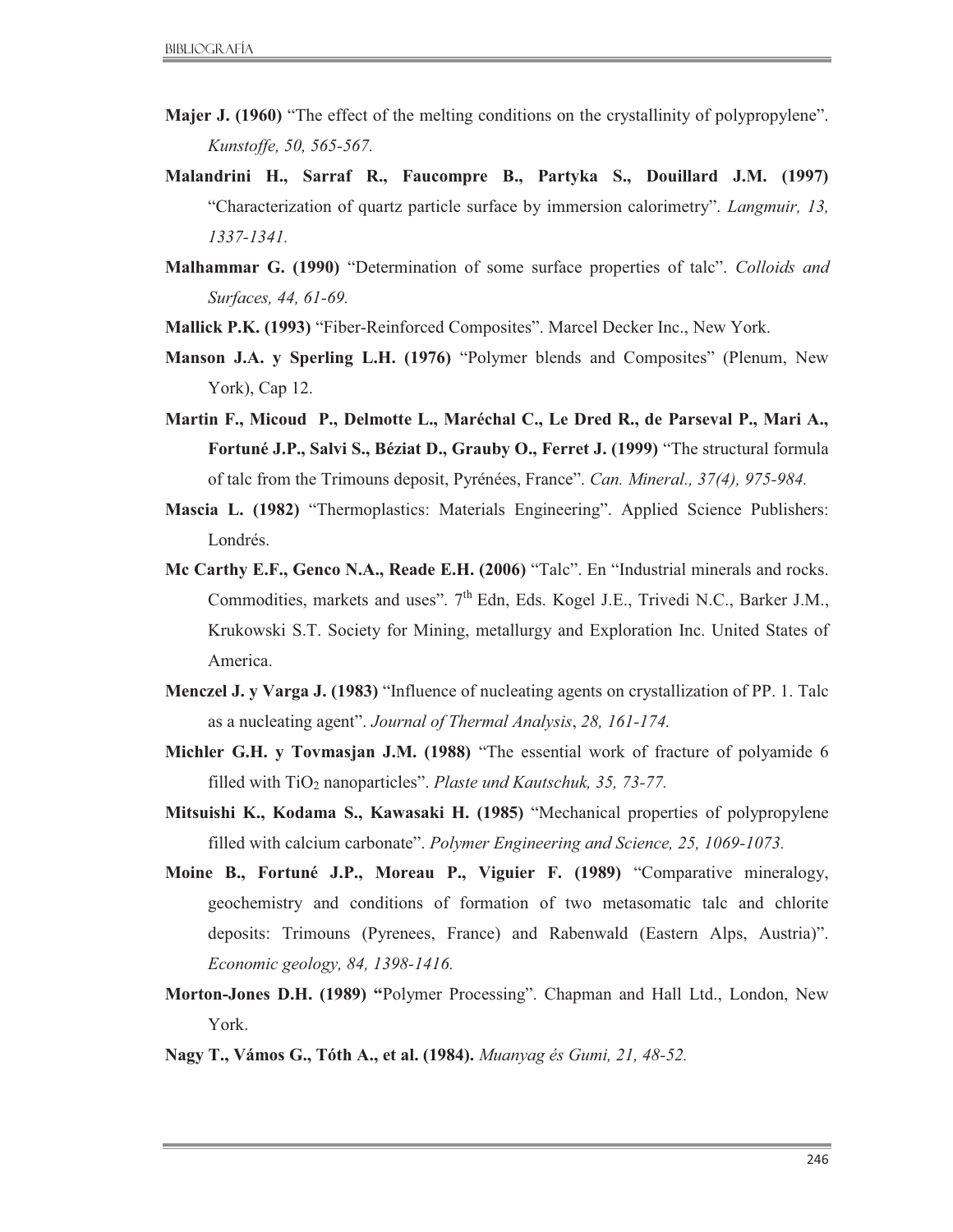- **Naiki M., Fukui Y., Matsumura T., Nomura T., Matsuda M. (2001)** "The effect of talc on the crystallization of isotactic polypropylene". *Journal of Applied Polymer Science, 79, 1693–1703.*
- **Nakatani H., Shibata H., Miyazaki K., Yonezawa T., Takeda H., Azuma Y., Watanabe S. (2010)** "Studies on heterogeneous degradation of polypropylene/talc composite: Effect of iron impurity on the degradation behavior". *Journal of Applied Polymer Science, 115(1), 167–173.*
- **Nicolais L. y Narkis M. (1971)** "Stress-strain behavior of styrene-acrylonitrile/glass bead composites in the glassy region". *Polym. Eng. Sci., 11, 194-199.*
- **Nicolais L. y Nicodemo L. (1974)** "Effect of particles shape on tensile properties of glassy thermoplastic composites". *Int. J. Polym. Mater., 3, 229.*
- **Nielsen L.E. (1966)** "Simple theory of stress-strain properties of filled polymers". *J. Appl. Polymer Sci., 10, 97-103.*
- **Nielsen L.E. y Landel R.F. (1994)** "Mechanical properties of polymers and composites". Marcel Dekker Inc., New York.
- **Ohlberg S.M y Strickler D.W. (1962)** "Determination of percent crystallinity of partly devitrified glass by X-ray diffraction". *J. Am. Ceram. Soc., 45, 170-171.*
- **Osborns K.R. y Jenkins W.A. (1992)** "Plastic films. Technology and Packaging applications". Technomic Pub. Co. Inc., Lancaster, Estados Unidos.
- **Osswald T. (1998)** "Polymer Processing Fundamentals". Hanser, Munich.
- **Papirer E., Balard H., Jagiello J., Baeza R., Clauss F. (1992)**  "Modification and surface characterization of talc. Chemically Modified Surfaces", Ed.: Mottola H.A. y Steinmetz J.R., Elsevier, 351-368.
- **Pérez-Maqueda L.A., Duran A., Pérez-Rodriguez J.L. (2005)** "Preparation of submicron talc particles by sonication". *Applied Clay Science, 28, 245-255.*
- **Pérez-Rodríguez J.L, Pascual J., Franco F., Jiménez de Haro M.C., Duran A., Ramírez del Valle V., Pérez-Maqueda L.A. (2006)** "The influence of ultrasound on the thermal behaviour of clay minerals". *Journal of the European Ceramic Society, 26, 747–753.*
- **Petermann J. (1995)** "Epitaxial growth on and with polypropylene". En "Polypropylene: Structure, Blends and Composites" Vol. 1, (ed. J. Karger-Kocsis) Chapman, Hall, London.
- **Petit S., Martin F., Wiewiora A., de Parseval P., Decarreau A. (2004)** "Crystal chemistry of talc: a near infrared (NIR) spectroscopy study". *American Mineralogist, 89, 319-326.*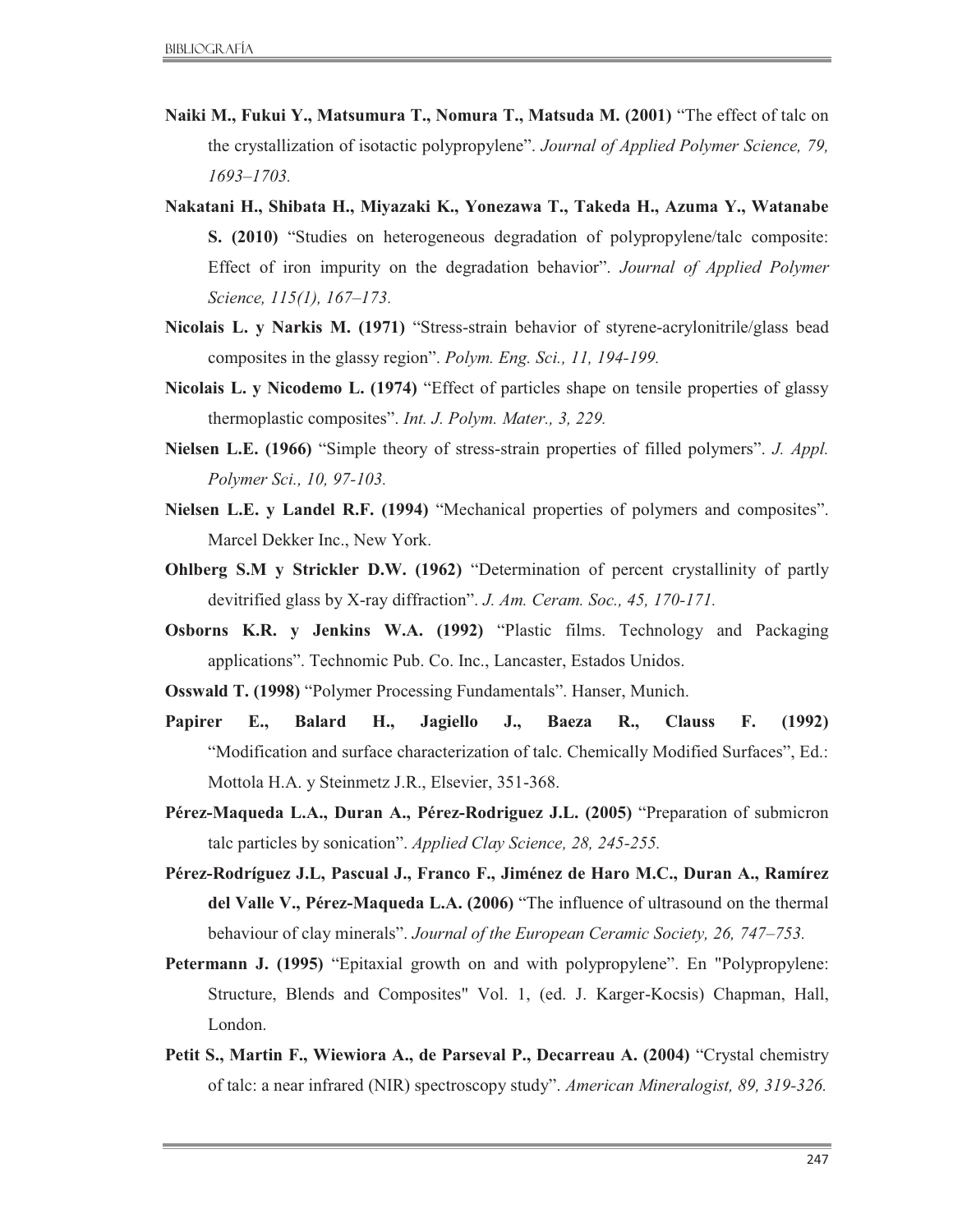- **Piga L. y Maruzzo G. (1992)** "Preconcentration of an Italian talc by magnetic separation and attrition". *International Journal of Mineral Processing, Aug., 35(3), 291-297.*
- **Piniazkiewicz R.J., Mc Carty E.F., Genco N.A. (1994)** En: Carr, D.D (Ed.) "Industrials Minerals and Rocks", 6 th Edition. SME Inc., Littleton, Colorado.
- **Pinnavia T. y Beall G. (2001)** "Polymer-clay Nanocomposites". John Wiley & Sons: Inglaterra.
- **Pugh R.J. y Tjus K. (1990)** "Flotation depressant action of poly(oxyethylene) alkyl ethers on talc". *Colloids Surf., 47, 179-184.*
- **Pukánszky B. (1995)** "Particulate filled polypropylene: structure and properties". En "Polypropylene: Structure, Blends and Composites", Vol. 3, pp. 1-70 (ed. J. Karger-Kocsis) Chapman &. HaH, Londrés.
- **Pukánszky B., Belina K., Rockenbauer A., Maurer F.H.J. (1994)** "Effect of nucleation, filler anisotropy and orientation on the properties of PP composites". *Composites*, *25, 205-214.*
- **Rabello M.S. y White J.R. (1996)** "Photodegradation of talc-filled polypropylene". *Polymer Composites, 17, 691–704.*
- **Radosta J. (1995)** Proc. Functional Fillers for Plastics 95, Intertech Corp., Houston, Texas.
- **Ramos Filho F.G., Melo T.J.A., Rabello M.S., Silva S.M.L. (2005)** "Thermal stability of nanocomposites based on polypropylene and bentonite". *Polym. Degrad. Stab., 89, 383–392*
- **Rayner J.H. y Brown G. (1973)** "The crystal structure of talc". *Clays and Clay Minerals, 13, 73-84.*
- **Riley A.M., Paynter C.D., McGenity P.M., Adams J.M. (1990)** "Factors affecting the impact properties of mineral filled polypropylene". *Plast. Rubb. Proc. Appl., 14, 85-93.*
- **Ross M. (1984)** "A definition for talc, definition for Asbestos and other health-related silicates", ASTM STP 834, Ed. Benjamin Levadie, American Society for Testing and Materials, Philadelphia, 193-197.
- **Ruckenstein E. y Park J. (1992)** "Stable concentrated emulsions as precursors for hydrophilic-hydrophobic polymer composites". *Polymer, 33, 405-417.*
- **Rumpf H. y Schubert H. (1978)** "Adhesion forces in agglomeration processes". En: Onoda G., Hench L. (Ed.) "Ceramic Proccessing before Firing". Wiley, New York.
- **Rybnikar F. (1989)** "Orientation in composite of polypropylene and talc". *J. Appl. Polym. Sci., 38, 1479-1490.*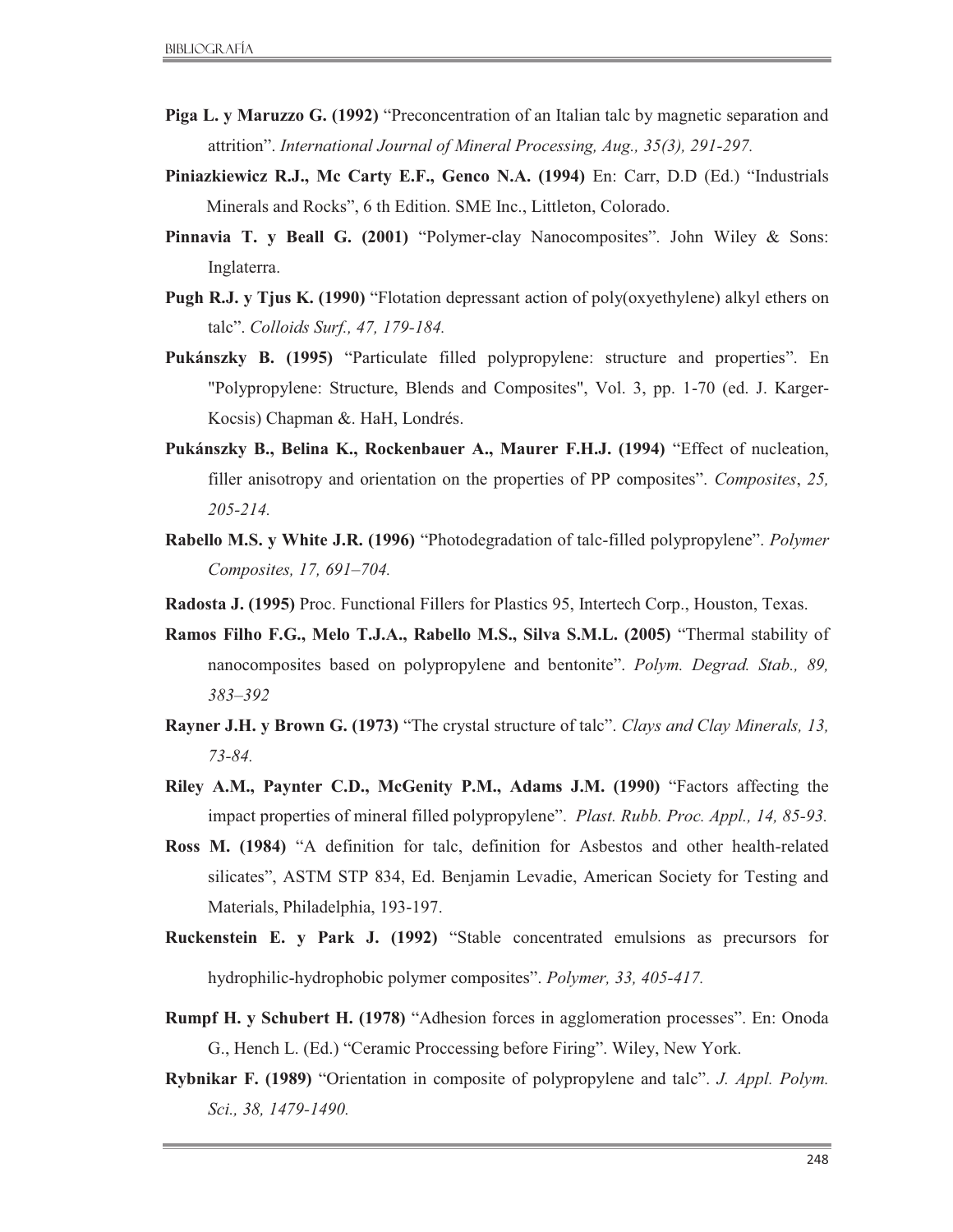- **Rybnikar F. (1991a)** "Interactions in the system isotactic polypropylene-calcite". *J. Appl. Polym. Sci.*, *42, 2727-2737*.
- **Rybnikar F. (1991b)** "Orientational memory in filled isotactic polypropylene". *Eur. Polym. J., 27, 549-551.*
- **Saldi G., Kohler S., Marty N., Oelkers E. (2007)** "Dissolution rates of talc as a function of solution composition, pH and temperature". *Geochim. Cosmochim. Acta., 71, 3446- 3457.*
- **Sanchez-Soto P.J., Wiewióra A., Avilés M.A., Justo A., Pérez-Maqueda L.A., Pérez-Rodríguez J.L., Bylina P. (1997)** "Talc from Puebla de Lillo, Spain. II. Effect of dry grinding on particle size and shape". *Applied Clay Science, 12, 297-312.*
- **Schirmer S., Ratio J., Froio D., Thellen C., Lucciarini J. (2008)** Technical Papers, Regional Technical Conference Society of Plastics Engineers, 3, 1365-1369.
- **Schlumpf H. (1983)** *Kunststoffe*, *73, 511-515*.
- **Schlumpf H. (1990)** "Physico-chemical aspects of fillers in polypropylene". *Chimia, 44, 359- 360.*
- **Segemar, 2000.** Informe "demanda y oferta de talco"http://www.segemar.gov.ar
- **Song J., Prox M., Weber A., Ehrenstein G.W. (1995)** *"*Self-reinforcement of polypropylene*".* En "Polypropylene: Structure, Blends and Composites", Vol. 3, pp. 1- 70 (ed. J. Karger-Kocsis) Chapman &. HaH, Londrés.

**Sharples A. (1962)** "The formation of nuclei in crystallizing polymers". *Polymer, 3, 250-252.*

- **Steen W. (1999)** "Handbook of Polypropylene and Polypropylene Composites". Ed.: Karian H., Wiley, Estados Unidos.
- **Stokes A.R y Wilson A.J.C. (1944)** "The diffraction of X-rays by distorted crystal aggregates-I. *Proc. Phys. Soc. Lond., 56, 174-181.*
- **Sugiyama K., James P.F., Saito F., Waseda Y. (1991)** "X-ray diffraction study of ground talc Mg<sub>3</sub>Si<sub>4</sub>O<sub>10</sub>(OH)<sub>2</sub>". *Journal of Materials Science, 26, 5297-5300.*
- **Taranco J., Laguna O., Artiaga R.P., Collar E.P., García Martínez J.M. (1993)**  "Modificación superficial de talco con n-butilamina para su utilización como refuerzo de PP". *Rev. Plást. Mod., 66, 415-424.*
- **Taranco J., Laguna O., Collar E.P. (1991a)** "Influencia de la modificación superficial del talco, mediante aminación, sobre el módulo elástico de compuestos de PP". *Rev. Plást. Mod., 418, 513-515.*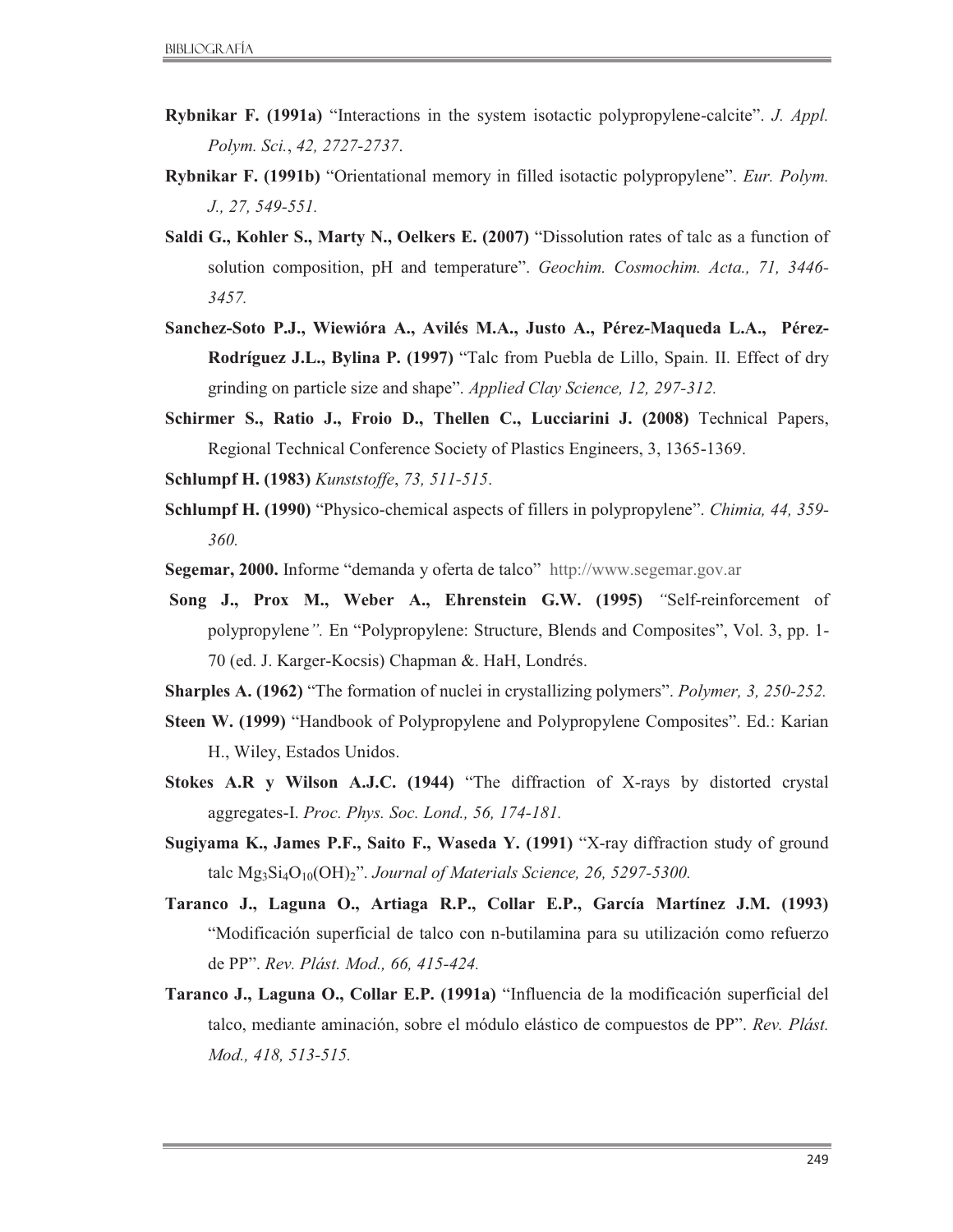- **Taranco J., Laguna O., Collar E.P. (1991b)** "Influencia de la modificación superficial de talco mediante cloración, sobre el módulo elástico de compuestos con PP". *Rev. Plást. Mod., 417, 366-368.*
- **Taylor L. (2003)** "Smooth operator: talc gets specialized for growth". *Ind. Miner., 24-30.*
- **Terada K. y Yonemochi E. (2004)** "Physicochemical properties and surface free energy of ground talc". *Solid State Ionics, 172, 459-462.*
- **Tiganis B.E., Shanks R.A., Long Y. (1996)** "Effects of processing on the microstructure, melting behavior and equilibrium melting temperature of polypropylene". *J.Appl. Polym. Sci., 59, 663-671.*
- **Tjong S.C. y Li R.K.Y. (1997)** "Mechanical properties and impact toughness of talc-filled beta-crystalline phase polypropylene composites". *J. Vinyl Additive Technol., 3, 89-95.*
- **VANDERBILT GROUP (2010)** www.rtvanderbilt.com (Noviembre 2010)
- **Varga J. (1989)** "β modification of polypropylene and its two component systems". *Journal of Thermal Analysis, 35, 1891-1912.*
- **Varga J., Menczel J., Solti A. (1981)** "Double crystallization of biaxially oriented polypropylene". *Journal of Thermal Analysis and Calorimetry, 20, 23-32.*
- **Varga J., Schulek-Toth F., Mudra I. (1994)** "Blends of the β modification of polypropylene". *Macromol Symp, 78, 229-241.*
- **Vedder W. (1964)** "Correlations between infrared spectrum and chemical compositions of micas". *Am. Mineral., 49, 736-768.*
- **Velasco J., Morhain C., Martínez A., Rodríguez-Pérez M., de Saja J. (2001)** "Anisotropy and microstructure heterogeneity of injection-moulded discs of poly(propylene) filled with platy magnesium hydroxide". *Macromolecular Materials Engineering, 286, 719- 730.*
- **Velasco J.I., de Saja J.A., Martínez A.B. (1996a)** "Influencia de la funcionalización del talco en la cristalización de compuestos polipropileno-talco". *Revista de los Plásticos Modernos, 477, 271-278.*
- **Velasco J.I., de Saja J.A., Martinez A.B. (1996b)** "Crystallization behavior of polypropylene filled with surface-modified talc". *Journal of Applied Polymer Science, 61, 125-132.*
- **Velasco J.I., Morhain C., Arencón D., Sánchez M., Martínez A.B. (1998)** "Evaluación del refuerzo mecánico del talco en compuestos inyectados de polipropileno". *Revista de los Plásticos Modernos, 75, 265-270.*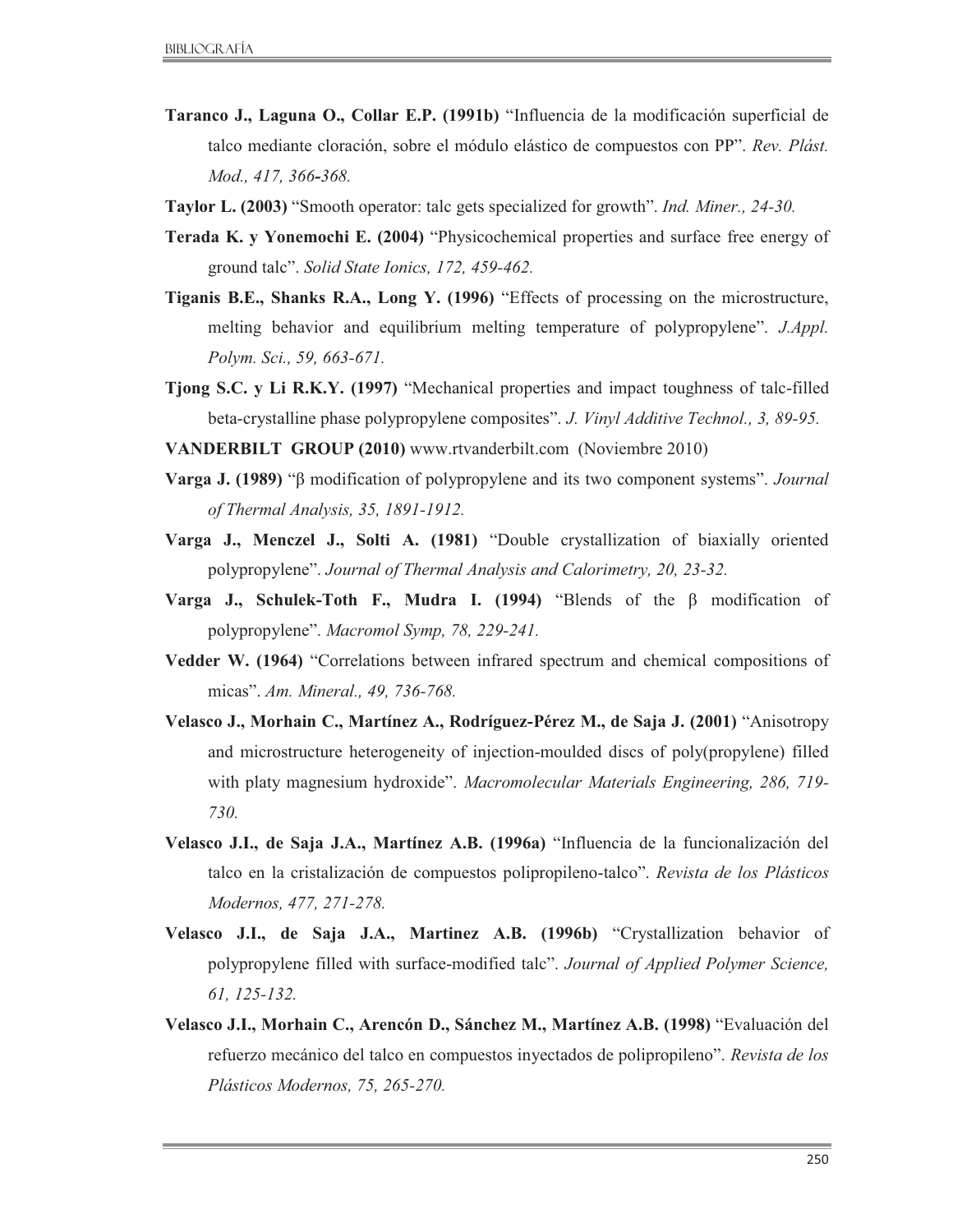- **Vilkovskii S.S. y Naberezhnykh V.P. (1982)** "Kinetic theory of crystallization". *Physica status solidi (a)*, *72, 333–342.*
- **Virta R.L. (2004)** "Talc and pyrophyllite". En: "United States Geological Survey. compiler. Minerals Yearbook: Volume 1 - Metals and Minerals 2004". United States Department of the Interior.
- **Vollenberg P.H.T. y Heikens D. (1986)** "The effects of particle size on the mechanical properties of composites". En "Composite Interfaces", (Eds. H. Ishida and J. L. Koening), Elsevier, New York, 171-175.
- **Vorsina I.A., Barinova A.P., Lyakhov N.Z. (2004)** "To the problem of the "capacity" of layered silicates in their mechanochemical reactions with organic acids". *Chemistry for Sustainable Development, 12, 303-311.*
- **Weidenfeller B., Hofer M., Schilling F. (2004)** "Thermal conductivity, thermal diffusivity and specific heat capacity of particle filled polypropylene". *Composites Part A: Applied Science and Manufacturing, 35, 423-429.*
- **Wesolowski M. (1984)** "Thermal decomposition of talc: A review". *Thermochim. Acta, 78, 395-421.*
- **Wunderlich B. (1976)** "Macromolecular Physics. Vol 2. Crystal nucleation, growth, annealing", Academic Press, New York.
- **Wunderlich B. (1990)** "Thermal Analysis". Academic Press, New York, USA.
- **Wypych G. (1993)** "Fillers". ChemTec Publ., Toronto, Ont., Canada, 43-46.
- **Wypych G. (2000)** "Handbook of Fillers". ChemTec Publ., Toronto, Ont., Canada, 150-153, 663-667.
- **Xanthos M. (2005)** "Functional Fillers for Plastics". Wiley-VCH Verlag GmbH&Co KGaA, Weinheim.
- **Xanthos M. y Todd D.B. (1996)** "Plastics processing". En Kirk-Othmer Encyclopedia of Chemical Technology, 19, 4th edn, John Wiley&Sons, Inc., New York, 290–316.
- **Xanthos M., Grenci J., Patel S.H., Patel A., Jackob C., Dey S., Dagli S.S. (1995)**  "Thermoplastic composites from maleic anhydride modified post-consumer plastics". *Polym. Compos., 16, 204-214.*
- **Xavier S.F. (1991)** "Development of fine morphology in polypropylene composites". En "Two-Phase Polymer Systems". Ed. Utracki, L.A., Hanser Publishers, Munich, 347- 370.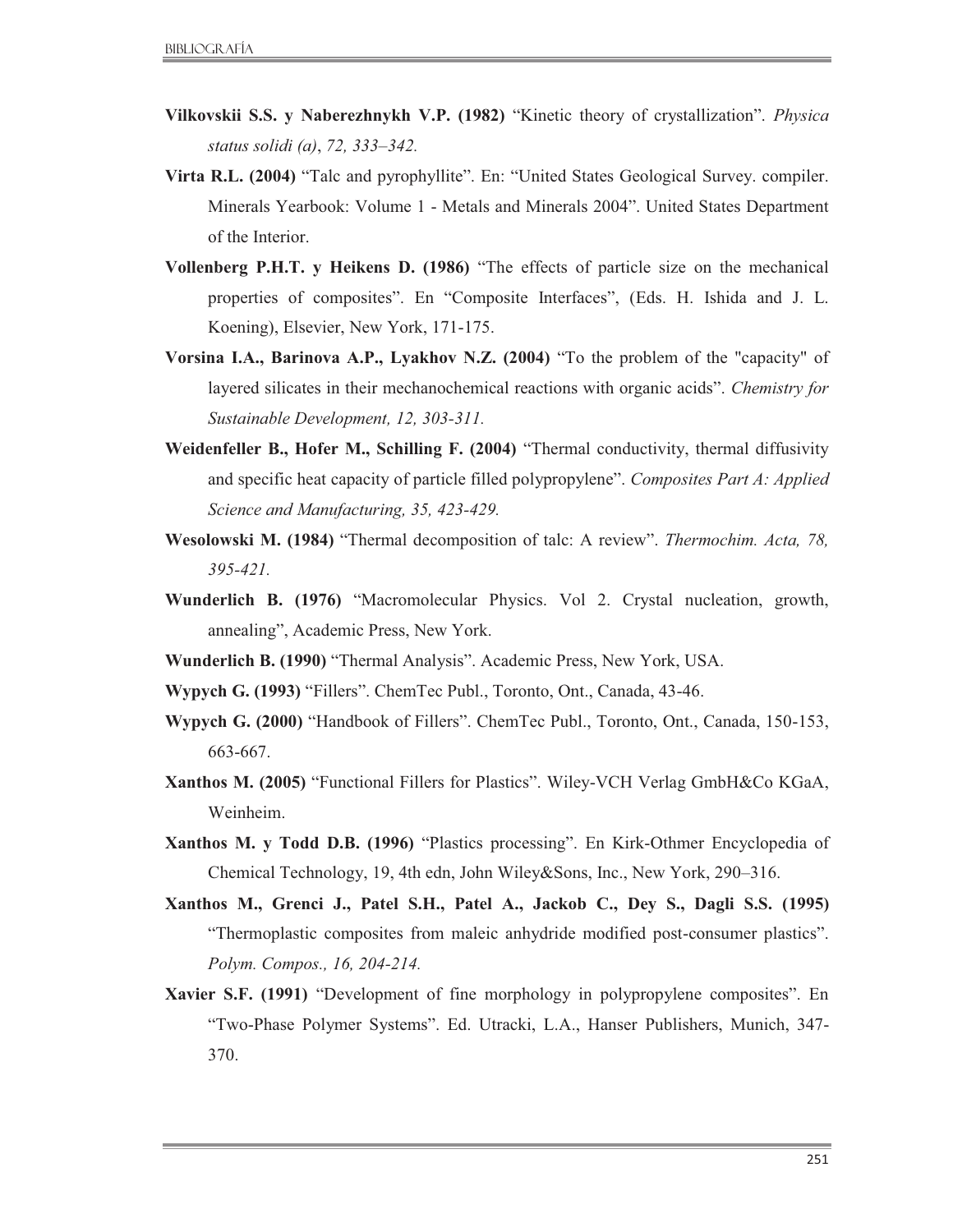- **Xavier S.F. y Sharma Y.N. (1984)** "Transcrystallinity and interfacial bondage in polypropylene-mica composites". *Angewandte Makromolekulare Chemie, 127, 145- 152.*
- **Xavier S.F. y Sharma Y.N. (1986)** "Structure-property relations in polypropylene mica composites". *Polym. Compos., 7, 42-49.*
- **Xavier S.F., Schultz J.M., Friedrich K. (1990a)** "Fracture propagation in particulate filled polypropylene composites. Part 1: influence of filler nature". *J. Mat. Sci., 25, 2411- 2420.*
- **Xavier S.F., Schultz J.M., Friedrich K. (1990b)** "Fracture propagation in particulate filled polypropylene composites. Part 2: influence of mica concentration". *J. Mat. Sci., 25, 2421-2427.*
- **Xu T., Lei H., Xie C. (2002)** "The research on aggregation structure of PP materials under different condition and the influence on mechanical properties". *Materials and Design, 23, 709-715.*
- **Xue G., Dong J., Gu X., Qian Y., Sheng W., Wang G. (1994***)* "Surface modification of copper for adhesion promotion by polybenzimidazole". *J. Adhes. Sci. Technol., 8, 971- 979.*
- **Yariv S. (1992)** "Wettability of Clay Minerals". En: "Modern Approaches to Wettability: Theory and Applications". Eds: M. E. Schrader, and G. Loeb, Plenum Press, New York, 279-326.
- **Yehia A. y Al-Wakeeel M.I. (2000)** "Talc separation from talc–carbonate ore to be suitable for different industrial applications". *Minerals Engineering, 13 (1), 111–116.*
- Yoder H.S. (1952) "The MgO-Al<sub>2</sub>O<sub>3</sub>-SiO<sub>2</sub>-H<sub>2</sub>O system and related metamorphic facies". *Amer. J. Sci., Bowen Memorial, Vol. 569.*
- **Yue C.Y. y Cheung W.L. (1991)** "The morphology, character and strength of the interface in glass fibre polypropylene composites". *J. Mat. Sci., 26, 870-880.*
- **Zbik M. y Smart R.St.C. (2005)** "Influence of dry grinding on talc and kaolinite morphology: inhibition of nano-bubble formation and improved dispersion". *Minerals Engineering, 18, 969-976.*
- **Zheng W., Qi Z., Shi L. (1992)** *Chin. Sci. Bull., 37, 904.*
- **Zhu X., Choy C., Wu X., Deng X., Qi Z. (1992)** Proceedings of the International Symposium on Polymer Alloys and Composites, Hong Kong.
- **Zilhif A.M. y Ragosta G. (1991**) "Mechanical properties of talc-polypropylene composites". *Mater Lett., 11, 368-372.*